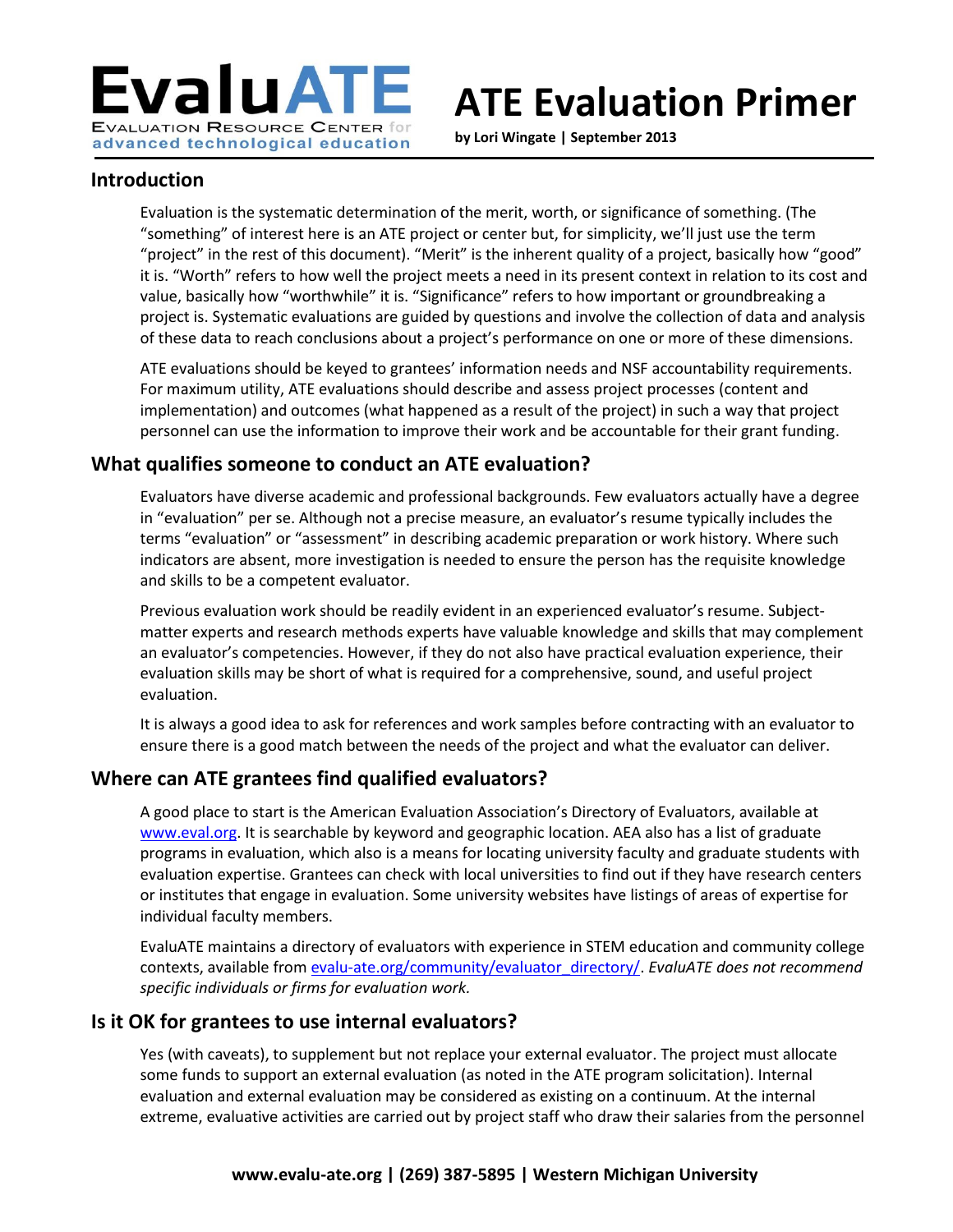portion of the grant budget and are supervised by other project personnel. At the other extreme, someone outside the host institution with no prior affiliation with the funded project is hired to conduct the evaluation under a separate subcontract or contract. However, there is much "gray area" between these extremes, such as when someone is hired to conduct an evaluation from within the same host institution, but who isn't on the project's staff. Whether an evaluator is considered internal or external, the involved parties should address potential conflicts of interest directly and take steps to minimize their influence on the evaluation.

That said, there are ways to use internal evaluation to maximize the use of evaluation resources while maintaining the credibility of the evaluation. For example, an external evaluation consultant could be hired to guide staff in the development of the initial evaluation design, with regular check-ins to assess how the evaluation is going and give advice to the internal evaluator as needed. This *evaluation coach* role can be especially helpful in designing data collection strategies and instruments, developing criteria for assessing project success, and ensuring that data are property analyzed and reported. This arrangement is appropriate for projects that have personnel available to spend time on evaluation tasks, but who have minimal experience with evaluation.

Another option is to hire an external *metaevaluator*—someone who evaluates the internal evaluation. A person in this type of role would play a less direct role in the design of the evaluation, but would provide feedback on the quality of the evaluation's design, implementation, instruments, and reports. This arrangement may be appropriate for projects that have strong internal capacity for evaluation. If an evaluation is to be carried out mostly internally, it would be especially important to get this metaevaluator's "stamp of approval" on the plan before it is implemented.

Because of perceptions that conflicts of interest are inherent with internal evaluation, internal evaluation activities should be especially transparent—especially with regard to how data were collected, analyzed, and interpreted—to enhance the credibility of the evaluation.

#### **How much of a grant's budget should be devoted to evaluation?**

The general guideline is that 7 to 10 percent of a project's direct costs should be allocated for evaluation. Current expenditures on evaluation among ATE grantees average around 8 percent. Prospective evaluation clients often want to know simply how much an evaluation costs or how much an evaluator should be paid for his or her time. However, these costs depend on the scale of the evaluation and the experience and expertise of the evaluator. The costs should be tied to specific deliverables and activities appropriate to the scope and goals of your project.

## **What do ATE grantees and NSF program officers expect to see in grant-level evaluation reports?**

At a minimum, an evaluation report should describe what need the project is addressing and how the project is addressing that need, what the project accomplished, how "good" the results are, and how the conclusions were reached (what and how data were collected, how they were analyzed, what criteria were used to interpret the results). Evaluation clients often appreciate the inclusion of actionable recommendations, but recommendations should be based on the evaluation results, not only on the evaluator's expert opinion. Grantees should expect more than a detailed description of their project activities and a regurgitation of data they routinely collect. Evaluations should yield information that adds to the project staff's understanding of what they are doing, how well they are doing it, and what could be done to improve the project's effectiveness.